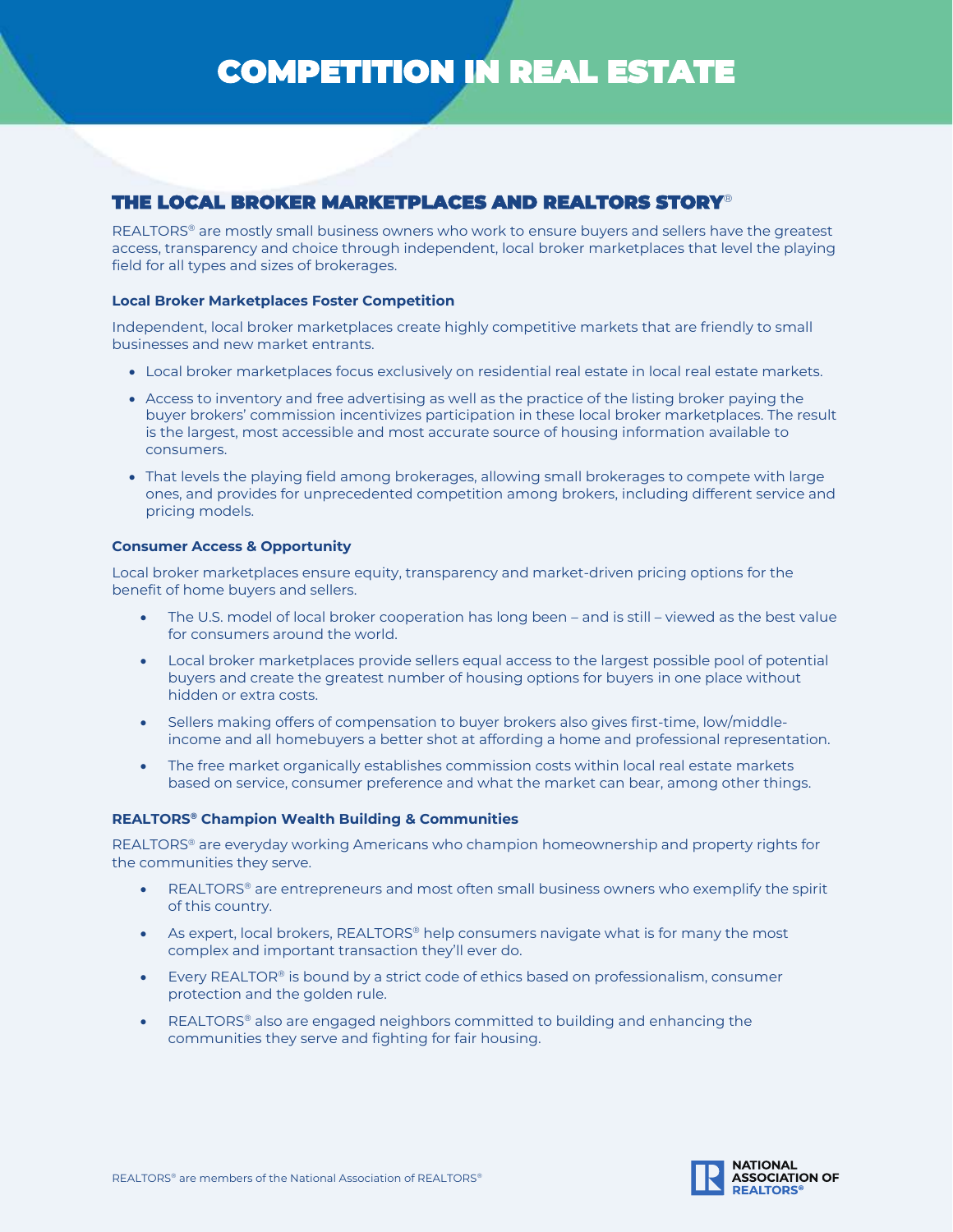# KEY QUESTIONS ANSWERED

# **Is there a "set commission" real estate agents charge consumers?**

No. The market decides commission rates and commissions are always negotiable. Consumers have the choice of who they want to pay and how they want to pay them. Because of the pro-consumer local MLS broker marketplace model, and options like a success fee, there is unprecedented competition among real estate agents, especially when it comes to the service and commission options available to consumers.

# **Why not require buyers to pay commissions directly to their broker instead of the historic practice of listing brokers paying the buyer broker?**

Forcing buyers to take on the additional out-of-pocket expense would cause them incredible hardship and would freeze many, particularly first-time and low- and middle-income homebuyers, out from an already competitive market. That could also force homebuyers to forgo professional help during what is likely the most complex and consequential transaction they'll make in their lifetime.

#### **How does the U.S. model compare to other, international broker marketplaces?**

The U.S. approach is the most consumer-centric model. By consolidating fees and the overall process, our nation's model simplifies the experience, provides greater certainty of success to both buyers and sellers, and provides guidelines that ensure the accuracy of housing inventory made available to real estate professionals and consumers, all at comparable or lower total costs than those in other countries.

#### **Why are MLSs needed when you can find listings for homes in so many places online?**

The ability to find listings for homes online is made possible by virtue of local MLS broker marketplaces. Online home listing sites receive the vast majority of their inventory from these local broker marketplaces. That data exists because of real estate professionals and others' commitment to cultivating comprehensive housing data reinforced by guidelines that ensure accuracy and transparency so consumers can confidently rely on the information.

#### **What is NAR's role relative to independent, local MLS broker marketplaces?**

NAR provides guidance for independent, local broker marketplaces to ensure pro-consumer, procompetitive marketplaces that facilitate the sale of real estate where buyers and sellers, and their agents, can work seamlessly and efficiently together. NAR regularly reviews those guidelines to maintain practices that increase transparency and improve the consumer experience. Without that, it would be the Wild West in residential real estate like it is in other countries.

## **Why should real estate professionals make the money they do in commissions when so much information is available online?**

Real estate agents provide essential guidance as consumers navigate the legal, financial and community aspects of a purchase, including everything from determining property value to negotiating the price. They also make local broker marketplaces, which online housing portals tap into, possible because of all the information they input into those databases. And REALTORS**®**' annual income is just \$43,330 and 88% are small businesses, a majority of which are women-owned.

#### **How does NAR promote access to homeownership?**

Everyone deserves the opportunity of home ownership – it is the American Dream. At NAR, we are working hard to make housing both more affordable and more accessible. This includes incentives to rehabilitate, build and convert properties to affordable housing, and a commitment to allowing firsttime homebuyers and low-income Americans to afford both a down payment and professional representation.